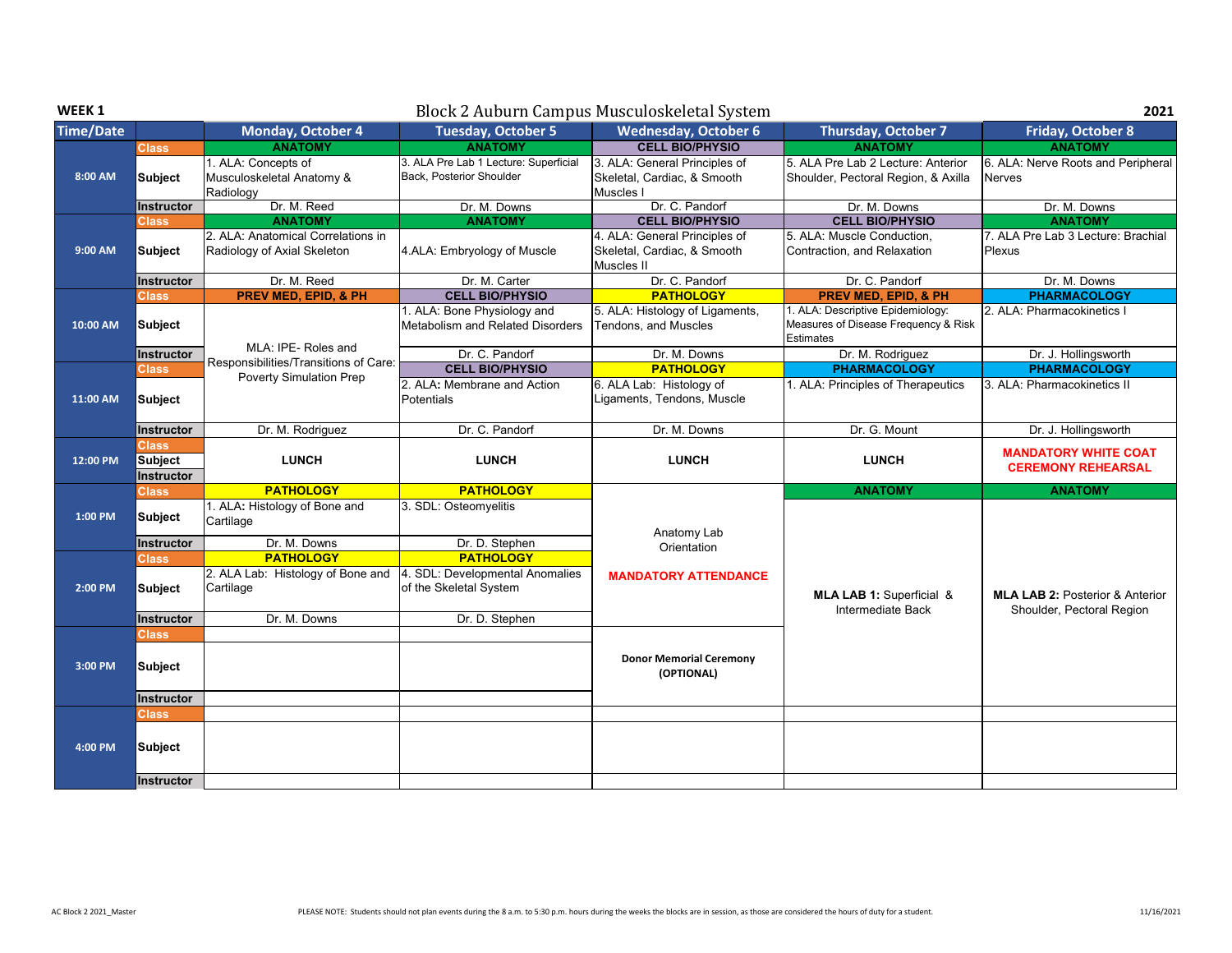| WEEK 2           |                                              |                                                   |                                                                                 | Block 2 Auburn Campus Musculoskeletal System                                            |                                                           | 2021                                                                       |  |
|------------------|----------------------------------------------|---------------------------------------------------|---------------------------------------------------------------------------------|-----------------------------------------------------------------------------------------|-----------------------------------------------------------|----------------------------------------------------------------------------|--|
| <b>Time/Date</b> |                                              | Monday, October 11                                | <b>Tuesday, October 12</b>                                                      | <b>Wednesday, October 13</b>                                                            | Thursday, October 14                                      | Friday, October 15                                                         |  |
|                  | Class                                        | <b>PHARMACOLOGY</b>                               | <b>CELL BIO/PHYSIO</b>                                                          | <b>ANATOMY</b>                                                                          | <b>PREV MED. EPID. &amp; PH</b>                           | <b>CELL BIO/PHYSIO</b>                                                     |  |
| 8:00 AM          | <b>Subject</b>                               | 4. ALA: Clinical Pharmacokinetics                 | 6. ALA: Physiology of Muscle<br>Weakness, Soreness, & Lactic<br>Acidosis        | 8. ALA Pre Lab 4 Lecture:<br>Brachium & Cubital Fossa                                   | 2. ALA: Data Collection Sources &<br>Disease Surveillance |                                                                            |  |
|                  | Instructor                                   | Dr. J. Hollingsworth                              | Dr. C. Pandorf                                                                  | Dr. M. Downs                                                                            | Dr. M. Rodriguez                                          | <b>CELL BIOLOGY/PHYSIO FINAL</b>                                           |  |
|                  | Class                                        | <b>PHARMACOLOGY</b>                               | <b>CELL BIO/PHYSIO</b>                                                          | <b>ANATOMY</b>                                                                          | <b>PHARMACOLOGY</b>                                       | <b>EXAM #1 - 8 (60 min) &amp; GROUP</b>                                    |  |
| 9:00 AM          | <b>Subject</b>                               | 5. ALA: Drug Interactions I                       | 7. ALA: Muscle: Slow Twitch vs.<br>Fast Twitch, Spindles & Sensors              | 9. ALA Pre Lab 4 Lecture: Anterior<br>Forearm & Elbow                                   | 7. ALA: Pharmacodynamics I                                | <b>EXAM</b>                                                                |  |
|                  | <b>Instructor</b>                            | Dr. G. Mount                                      | Dr. C. Pandorf                                                                  | Dr. M. Downs                                                                            | Dr. G. Mount                                              |                                                                            |  |
|                  | Class                                        | <b>PHARMACOLOGY</b>                               | <b>PPC/OMM</b>                                                                  | <b>CM MSK</b>                                                                           | <b>PHARMACOLOGY</b>                                       | <b>ANATOMY</b>                                                             |  |
| 10:00 AM         | Subject                                      | 6. ALA: Drug Interactions II                      | 1. ALA: Shoulder: Medical History,<br>Differential Diagnosis & Physical<br>Exam | 2. ALA: Concepts of Preventative<br>Medicine & Musculoskeletal System<br>Considerations | 8. ALA: Pharmacodynamics II                               | 10. ALA Pre Lab 5 Lecture:<br>Posterior Forearm, Dorsum of Hand<br>& Wrist |  |
|                  | Instructor                                   | Dr. G. Mount                                      | Dr. J. Edison                                                                   | Dr. R. Virgilio                                                                         | Dr. G. Mount                                              | Dr. M. Downs                                                               |  |
|                  | Class                                        | <b>CM MSK</b>                                     | <b>PPC/OMM</b>                                                                  | <b>CM MSK</b>                                                                           | <b>PHARMACOLOGY</b>                                       | <b>PHARMACOLOGY</b>                                                        |  |
| 11:00 AM         | <b>Subject</b>                               | 1. ALA: Childhood Disorders of the<br>Spine       | 2. ALA: Shoulder: Palpation and<br>Range of Motion                              | 3. ALA: Metabolic Bone Disorders                                                        | 9. ALA: Pharmacodynamics III                              | 10. ALA: Drugs for Osteoporosis<br>and Paget's Disease                     |  |
|                  | Instructor                                   | Dr. H. VanderVelde                                | Dr. J. Edison                                                                   | Dr. G. Hill                                                                             | Dr. G. Mount                                              | Dr. J. Hollingsworth                                                       |  |
| 12:00 PM         | <b>Class</b><br><b>Subject</b><br>Instructor | <b>LUNCH</b>                                      | <b>LUNCH</b>                                                                    | <b>LUNCH</b>                                                                            | <b>LUNCH</b>                                              | <b>LUNCH</b>                                                               |  |
|                  | Class                                        | <b>ANATOMY</b>                                    | <b>PPC/OMM</b>                                                                  | <b>CELL BIO/PHYSIO</b>                                                                  | <b>ANATOMY</b>                                            | <b>PATHOLOGY</b>                                                           |  |
| 1:00 PM          | Subject<br><b>Instructor</b>                 |                                                   | MLA Lab 1: Shoulder: Palpation                                                  | 8. ALA: Tumor Immunology<br>Dr. J. Brewer                                               |                                                           | 9. SDL: Osteoporosis<br>Dr. D. Stephen                                     |  |
|                  | Class                                        |                                                   | <b>ROM &amp; OMT</b>                                                            | <b>CELL BIO/PHYSIO</b>                                                                  |                                                           | <b>PATHOLOGY</b>                                                           |  |
| 2:00 PM          | <b>Subject</b>                               | <b>MLA LAB 3: Axilla &amp; Brachial</b><br>Plexus |                                                                                 | <b>OPTIONAL REVIEW</b>                                                                  | <b>MLA LAB 4: Anterior Arm, Forearm</b><br>& Elbow        | 10. SDL: Disorders of the<br>Neuromuscular Unit                            |  |
|                  | Instructor                                   |                                                   | <b>Group A</b>                                                                  |                                                                                         |                                                           | Dr. D. Stephen                                                             |  |
|                  | Class                                        |                                                   | <b>PPC/OMM</b>                                                                  | <b>PATHOLOGY</b>                                                                        |                                                           |                                                                            |  |
| 3:00 PM          |                                              |                                                   |                                                                                 | 7. SDL: Paget's Disease of Bone                                                         |                                                           |                                                                            |  |
|                  | <b>Subject</b>                               |                                                   |                                                                                 |                                                                                         |                                                           |                                                                            |  |
|                  | Instructor                                   |                                                   | MLA Lab 1: Shoulder: Palpation                                                  | Dr. D. Stephen                                                                          |                                                           |                                                                            |  |
|                  | Class                                        |                                                   | <b>ROM &amp; OMT</b>                                                            | <b>PATHOLOGY</b>                                                                        |                                                           |                                                                            |  |
| 4:00 PM          | <b>Subject</b>                               |                                                   |                                                                                 | 8. SDL: Rickets and Osteomalacia<br>+ Nutrition                                         |                                                           |                                                                            |  |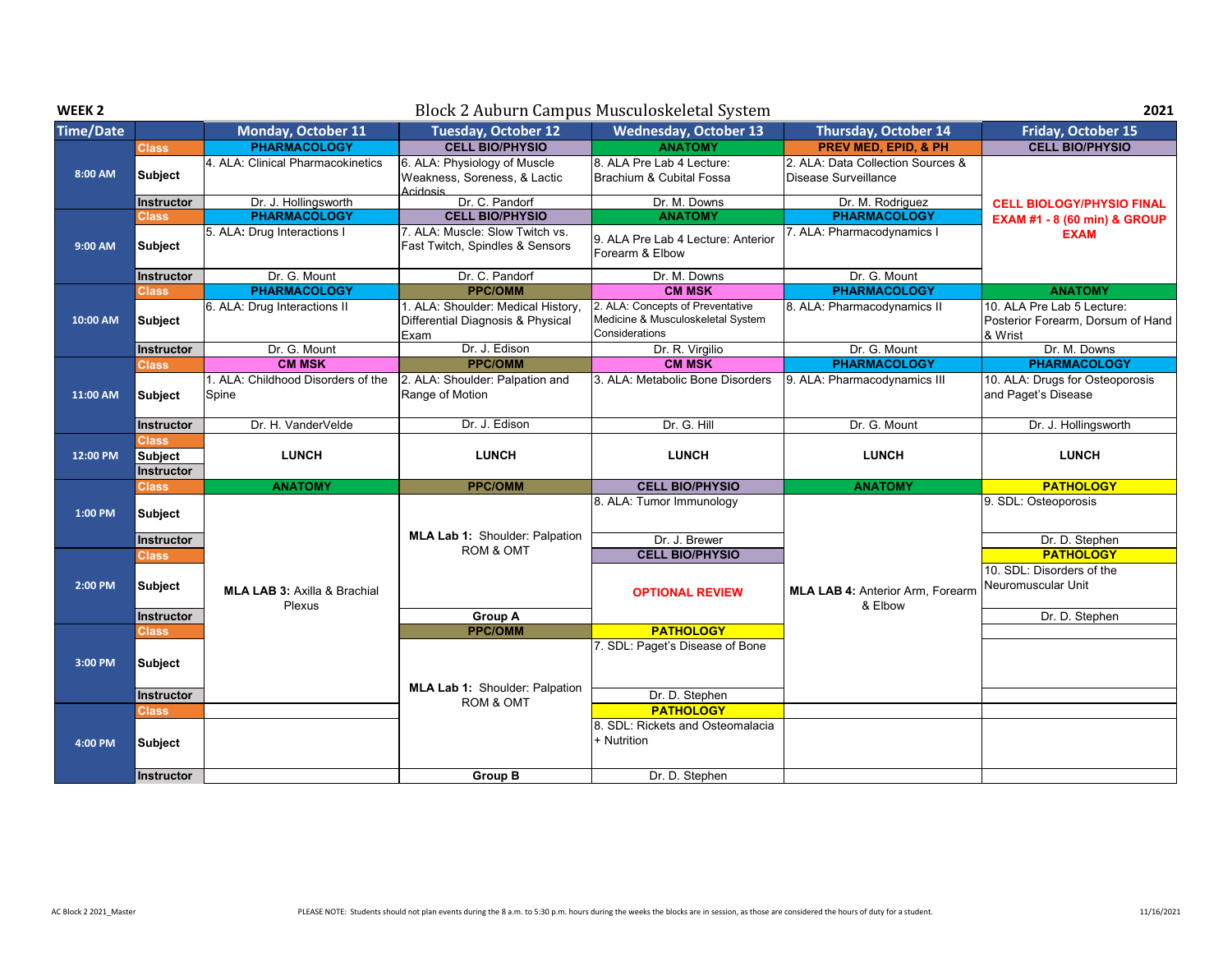| WEEK <sub>3</sub> |                                |                                                                     |                                                                          | Block 2 Auburn Campus Musculoskeletal System               |                                                                                                           | 2021                                                                                                 |
|-------------------|--------------------------------|---------------------------------------------------------------------|--------------------------------------------------------------------------|------------------------------------------------------------|-----------------------------------------------------------------------------------------------------------|------------------------------------------------------------------------------------------------------|
| <b>Time/Date</b>  |                                | Monday, October 18                                                  | <b>Tuesday, October 19</b>                                               | <b>Wednesday, October 20</b>                               | <b>Thursday, October 21</b>                                                                               | <b>Friday, October 22</b>                                                                            |
|                   | <b>Class</b>                   |                                                                     | <b>PHARMACOLOGY</b>                                                      | <b>PREV MED. EPID. &amp; PH</b>                            | <b>CM MSK</b>                                                                                             | <b>PATHOLOGY</b>                                                                                     |
| 8:00 AM           | Subject                        |                                                                     |                                                                          | 3. ALA: Observational Studies I                            | 6. SDL Pre-Module for CBL 1: Diagnostic<br>Workup (laboratory & imaging) for<br>Musculoskeletal Disorders |                                                                                                      |
|                   | Instructor                     |                                                                     | <b>PHARMACOLOGY</b>                                                      | Dr. M. Rodriguez                                           | Dr. P. Matto                                                                                              | <b>PATHOLOGY EXAM 1 LECTURES</b>                                                                     |
|                   | <b>Class</b>                   | <b>CM MSK</b>                                                       | EXAM 1 #1 - 10 (73 MIN)                                                  | <b>PREV MED, EPID, &amp; PH</b>                            | <b>CM MSK</b>                                                                                             | 1-10 (73 MIN)                                                                                        |
| 9:00 AM           | <b>Subject</b>                 | 4. ALA: Pediatric Bone Disorders                                    |                                                                          | 4. ALA: Observational Studies II                           | 7. ALA: Compartment Syndrome                                                                              |                                                                                                      |
|                   | Instructor                     | Dr. H. VanderVelde                                                  |                                                                          | Dr. M. Rodriguez                                           | Dr. D. Kashmer                                                                                            |                                                                                                      |
|                   | <b>Class</b>                   | <b>CM MSK</b>                                                       |                                                                          | <b>PHARMACOLOGY</b>                                        | <b>PREV MED, EPID, &amp; PH</b>                                                                           | <b>PREV MED, EPID, &amp; PH</b>                                                                      |
| 10:00 AM          | <b>Subject</b>                 | 5. ALA: Pediatric Muscle Disorders                                  |                                                                          | 11. ALA: Drug Development and<br>Clinical Trials I         | 5. ALA: Measures of Association                                                                           | 6. MLA SGL: Applied Epidemiology: A<br>Critical Look at Measures of<br>Association & Study Design I  |
|                   | Instructor                     | Dr. H. VanderVelde                                                  |                                                                          | Dr. J. Hollingsworth                                       | Dr. M. Rodriguez                                                                                          | Dr. M. Rodriguez                                                                                     |
|                   | <b>Class</b>                   | <b>ANATOMY</b>                                                      | <b>PPC/OMM</b>                                                           | <b>PHARMACOLOGY</b>                                        |                                                                                                           | <b>PREV MED, EPID, &amp; PH</b>                                                                      |
| 11:00 AM          | <b>Subject</b>                 | 11. ALA Pre Lab 6 Lecture: Wrist<br>and Hand                        | 3. ALA: Clavicle:<br>Acromicoclavicular.<br>Sternoclavicular, & Clavicle | 12. ALA: Drug Development and<br><b>Clinical Trials II</b> |                                                                                                           | 7. MLA SGL: Applied Epidemiology: A<br>Critical Look at Measures of<br>Association & Study Design II |
|                   | Instructor                     | Dr. M. Downs                                                        | Dr. B. Sprouse                                                           | Dr. J. Hollingsworth                                       |                                                                                                           | Dr. M. Rodriguez                                                                                     |
|                   | <b>Class</b>                   |                                                                     |                                                                          |                                                            |                                                                                                           |                                                                                                      |
| 12:00 PM          | <b>Subject</b><br>Instructor   | <b>LUNCH</b>                                                        | <b>LUNCH</b>                                                             | <b>LUNCH</b>                                               | <b>LUNCH</b>                                                                                              | <b>LUNCH</b>                                                                                         |
|                   | <b>Class</b>                   | <b>ANATOMY</b>                                                      | <b>PPC/OMM</b>                                                           | <b>ANATOMY</b>                                             | <b>ANATOMY</b>                                                                                            | PREV MED, EPID, & PH                                                                                 |
| 1:00 PM           | <b>Subject</b><br>Instructor   |                                                                     | <b>MLA Lab 2: Clavicle:</b><br>Acromicoclavicular,                       |                                                            | 12. ALA: Anatomical Correlations in<br>Radiology of the Upper Extremity<br>Dr. W. Pearson                 | MLA: IPE-Roles and                                                                                   |
| 2:00 PM           | <b>Class</b><br><b>Subject</b> | <b>MLA LAB 5: Posterior Arm.</b><br>Forearm, Dorsum of Hand & Wrist | Sternoclavicular, & Clavicle                                             | <b>MLA LAB 6: Wrist &amp; Hand</b>                         | <b>ANATOMY</b><br>13. ALA: Anatomical Correlations in<br>Radiology of the Wrist and Hand                  | Responsibilities/Transitions of Care:<br><b>Poverty Simulation</b>                                   |
|                   | Instructor                     |                                                                     | <b>Group B</b>                                                           |                                                            | Dr. W. Pearson                                                                                            | Dr. M. Rodriguez                                                                                     |
|                   | <b>Class</b>                   |                                                                     | <b>PPC/OMM</b>                                                           |                                                            | <b>ANATOMY</b>                                                                                            |                                                                                                      |
| 3:00 PM           | <b>Subject</b>                 |                                                                     | <b>MLA Lab 2: Clavicle:</b>                                              |                                                            | <b>ANATOMY REVIEW (OPTIONAL)</b>                                                                          |                                                                                                      |
|                   | Instructor                     |                                                                     | Acromicoclavicular.                                                      |                                                            |                                                                                                           |                                                                                                      |
|                   | Class                          |                                                                     | Sternoclavicular, & Clavicle                                             |                                                            |                                                                                                           |                                                                                                      |
| 4:00 PM           | <b>Subject</b>                 |                                                                     |                                                                          |                                                            |                                                                                                           |                                                                                                      |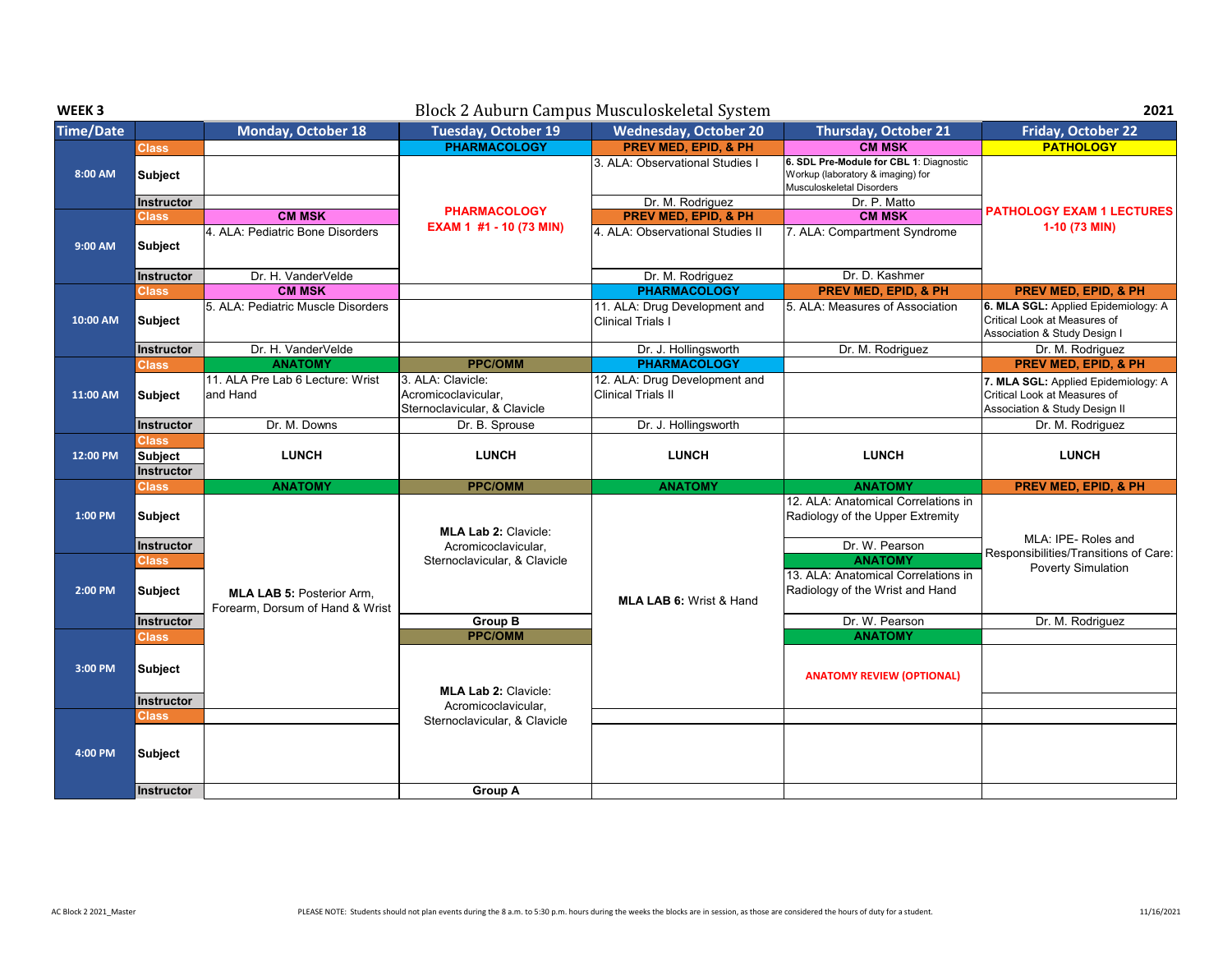| WEEK4            |                                              |                                                                     |                                                                 | Block 2 Auburn Campus Musculoskeletal System                |                                                                                                        | 2021                                                                        |
|------------------|----------------------------------------------|---------------------------------------------------------------------|-----------------------------------------------------------------|-------------------------------------------------------------|--------------------------------------------------------------------------------------------------------|-----------------------------------------------------------------------------|
| <b>Time/Date</b> |                                              | <b>Monday, October 25</b>                                           | <b>Tuesday, October 26</b>                                      | <b>Wednesday, October 27</b>                                | <b>Thursday, October 28</b>                                                                            | Friday, October 29                                                          |
|                  | <b>Class</b>                                 | <b>PHARMACOLOGY</b>                                                 | <b>PREV MED, EPID, &amp; PH</b>                                 | <b>PREV MED, EPID, &amp; PH</b>                             | <b>ANATOMY</b>                                                                                         | <b>ANATOMY</b>                                                              |
| 8:00 AM          | Subject                                      | 13. ALA: Pharmacologic Basis of<br>Antibacterial Drugs I            | <b>PREV MED &amp; PH EXAM 1</b><br><b>LECTURES 1-7 (53 MIN)</b> | 8. ALA: Experimental Studies                                | <b>ANATOMY EXAM1</b><br><b>LECTURES 1 - 13 (93 MIN)</b>                                                | 14. ALA Pre Lab 7 Lecture: Deep<br>Back & Suboccipital Region               |
|                  | <b>Instructor</b>                            | Dr. G. Mount                                                        |                                                                 | Dr. M. Rodriguez                                            |                                                                                                        | Dr. D. Cawley                                                               |
|                  | <b>Class</b>                                 | <b>PHARMACOLOGY</b>                                                 |                                                                 | <b>PREV MED, EPID, &amp; PH</b>                             |                                                                                                        | <b>CM MSK</b>                                                               |
| 9:00 AM          | <b>Subject</b>                               | 14. ALA: Pharmacologic Basis of<br>Antibacterial Drugs II           |                                                                 | 9. ALA: Systemic Review & Meta-<br>Analysis                 | Secure Exam Review Immediately 8. ALA: Traumatic Elbow and<br>Following the Exam (Pharm 1 &<br>Path 1) | Forearm Injuries                                                            |
|                  | Instructor                                   | Dr. G. Mount                                                        |                                                                 | Dr. M. Rodriguez                                            |                                                                                                        | Dr. D. Woessner                                                             |
|                  | <b>Class</b>                                 |                                                                     | <b>PPC/OMM</b>                                                  | <b>PREV MED, EPID, &amp; PH</b>                             |                                                                                                        | <b>CM MSK</b>                                                               |
| 10:00 AM         | Subject                                      |                                                                     | 4. ALA: Wrist and Hand: Medical<br>History, DDX, and PE         | 10. ALA: Ethical Principles in<br>Research - Online from VC |                                                                                                        | 9. ALA: Fracture & Dislocation of<br><b>Extremities: General Evaluation</b> |
|                  | Instructor                                   |                                                                     | Dr. B. Sprouse                                                  | Dr. S. Garner                                               |                                                                                                        | Dr. D. Woessner                                                             |
|                  | <b>Class</b>                                 |                                                                     | <b>PPC/OMM</b>                                                  |                                                             |                                                                                                        | <b>CM MSK</b>                                                               |
| 11:00 AM         | Subject                                      |                                                                     | 5. ALA: Elbow, Radius & Ulna:<br>Medical History, DDX, PE       |                                                             |                                                                                                        | 10. ALA: Fractures of the Arm,<br>Elbow and Forearm                         |
|                  | Instructor                                   |                                                                     | Dr. B. Sprouse                                                  |                                                             |                                                                                                        | Dr. D. Woessner                                                             |
| 12:00 PM         | <b>Class</b><br><b>Subject</b><br>Instructor | <b>LUNCH</b>                                                        | <b>LUNCH</b>                                                    | <b>LUNCH</b>                                                | <b>LUNCH</b>                                                                                           | <b>LUNCH</b>                                                                |
|                  | <b>Class</b>                                 |                                                                     | <b>PPC/OMM</b>                                                  | <b>PATHOLOGY</b>                                            | <b>ANATOMY</b>                                                                                         | <b>CM MSK</b>                                                               |
| 1:00 PM          | <b>Subject</b>                               |                                                                     | <b>MLA Lab 3: Elbow, Forearm, Wrist</b>                         | 14. SDL: Rheumatoid Arthritis                               |                                                                                                        | 11. ALA: Rotator Cuff & Shoulder<br>Syndromes                               |
|                  | Instructor                                   |                                                                     | and Hand PE and Treatment                                       | Dr. D. Stephen                                              |                                                                                                        | Dr. D. Woessner                                                             |
| 2:00 PM          | <b>Class</b><br><b>Subject</b>               | <b>PATHOLOGY</b><br>11. SDL Pre Module for CBL 1:<br>Osteoarthritis |                                                                 | <b>PATHOLOGY</b><br>15. SDL: Soft Tissue Tumors             |                                                                                                        | <b>CM MSK</b><br>12. ALA: Traumatic Shoulder<br>Injuries                    |
|                  | Instructor                                   | Dr. D. Stephen                                                      | <b>Group A</b>                                                  | Dr. D. Stephen                                              |                                                                                                        | Dr. D. Woessner                                                             |
|                  | <b>Class</b>                                 | <b>PATHOLOGY</b>                                                    | <b>PPC/OMM</b>                                                  | <b>PATHOLOGY</b>                                            | <b>ANATOMY</b>                                                                                         |                                                                             |
| 3:00 PM          | <b>Subject</b>                               | 12. SDL: Ankylosing Spondylitis                                     |                                                                 | 16. SDL: Bone Tumors                                        | <b>LABS 1-6</b><br><b>PRACTICAL</b><br><b>EXAM</b>                                                     |                                                                             |
|                  | Instructor                                   | Dr. D. Stephen                                                      | MLA Lab 3: Elbow, Forearm, Wrist                                | Dr. D. Stephen                                              |                                                                                                        |                                                                             |
|                  | <b>Class</b>                                 | <b>PATHOLOGY</b>                                                    | and Hand PE and Treatment                                       |                                                             |                                                                                                        |                                                                             |
| 4:00 PM          | Subject                                      | 13. SDL: Metabolic Myopathies                                       |                                                                 |                                                             |                                                                                                        |                                                                             |
|                  | <b>Instructor</b>                            | Dr. D. Stephen                                                      | <b>Group B</b>                                                  |                                                             |                                                                                                        |                                                                             |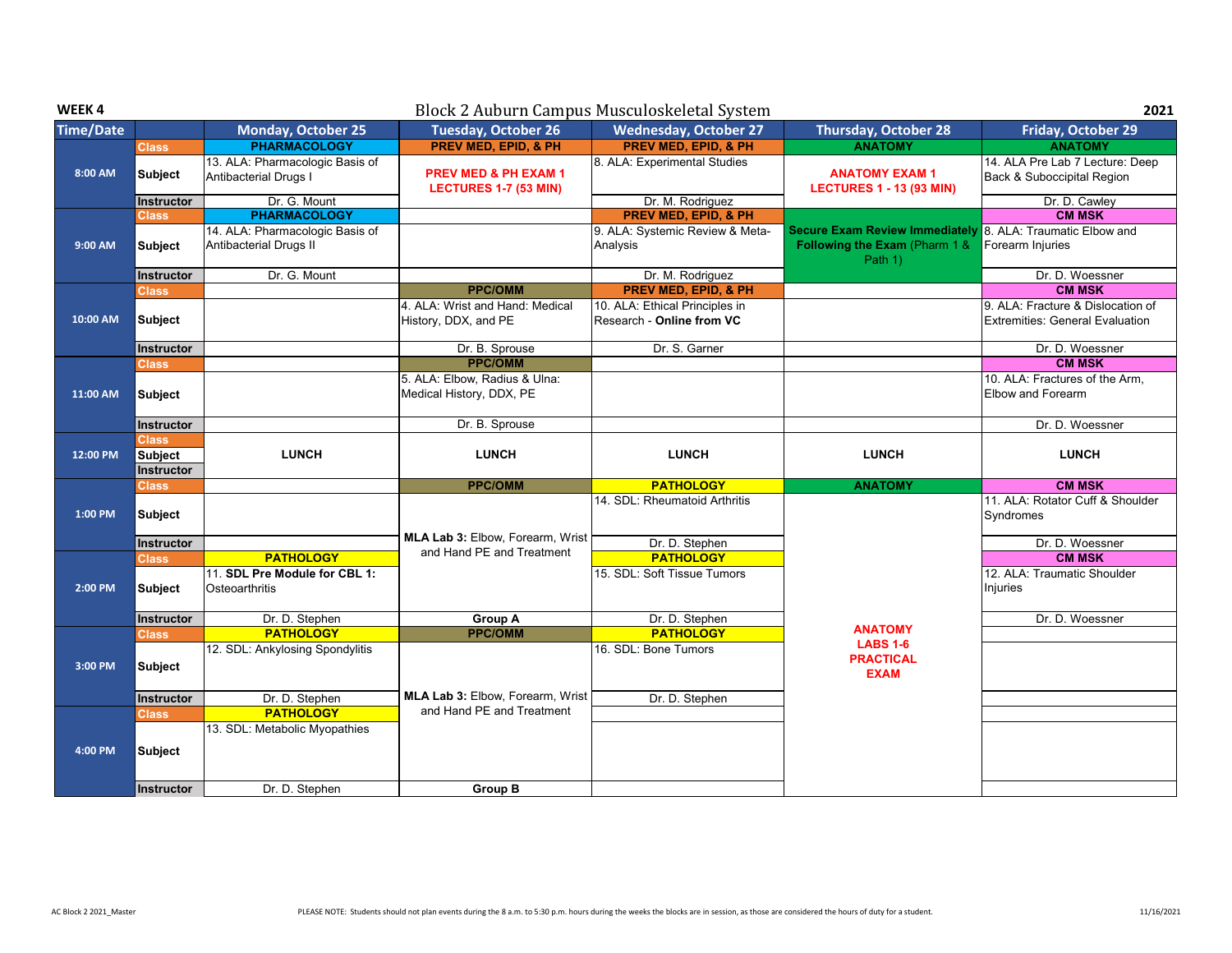| WEEK <sub>5</sub> |                                     |                                                                    |                                                                                      | Block 2 Auburn Campus Musculoskeletal System                                                  |                                                         | 2021                                                                                          |
|-------------------|-------------------------------------|--------------------------------------------------------------------|--------------------------------------------------------------------------------------|-----------------------------------------------------------------------------------------------|---------------------------------------------------------|-----------------------------------------------------------------------------------------------|
| <b>Time/Date</b>  |                                     | <b>Monday, November 1</b>                                          | <b>Tuesday, November 2</b>                                                           | <b>Wednesday, November 3</b>                                                                  | <b>Thursday, November 4</b>                             | <b>Friday, November 5</b>                                                                     |
|                   | <b>Class</b>                        | <b>ANATOMY</b>                                                     | <b>PHARMACOLOGY</b>                                                                  | <b>ANATOMY</b>                                                                                | <b>PPC/OMM</b>                                          | <b>CM MSK</b>                                                                                 |
| 8:00 AM           | <b>Subject</b>                      | 15. ALA Pre Lab 8 Lecture: Bony<br>Pelvis, Hip and Femur           | 17. ALA: Drugs for Rheumatoid<br>Arthritis                                           | 17. ALA Pre Lab 8: Posterior Thigh<br>and Popliteal Fossa                                     | <b>PPC OMM EXAM 1</b><br><b>LECTURES 1 - 7 (53 MIN)</b> | 15. ALA: Fractures of the Wrist and<br>Hand                                                   |
|                   | Instructor                          | Dr. M. Carter                                                      | Dr. J. Hollingsworth                                                                 | Dr. M. Carter                                                                                 |                                                         | Dr. M. Goodlett                                                                               |
|                   | <b>Class</b>                        | <b>ANATOMY</b>                                                     | <b>PPC/OMM</b>                                                                       | <b>PREV MED, EPID, &amp; PH</b>                                                               | <b>PPC/OMM</b>                                          | <b>CM MSK</b>                                                                                 |
| 9:00 AM           | <b>Subject</b>                      | 16. ALA Pre Lab 8 Lecture: Gluteal<br>Region                       | 6. ALA: Lumbosacral: Medical<br>History, Differential Diagnosis,<br>Physical Exam I  | 11. ALA: Clinical Biostats I:<br>Sampling, Types of Variables &<br><b>Mean Measures</b>       |                                                         | 16. ALA: Disorders of the Hand and<br>Wrist                                                   |
|                   | Instructor                          | Dr. M. Carter                                                      | Dr. R. Giannotti                                                                     | Dr. M. Rodriguez                                                                              |                                                         | Dr. M. Goodlett                                                                               |
|                   | <b>Class</b>                        | <b>PHARMACOLOGY</b>                                                | <b>PPC/OMM</b>                                                                       | PREV MED, EPID, & PH                                                                          |                                                         | <b>PHARMACOLOGY</b>                                                                           |
| 10:00 AM          | <b>Subject</b>                      | 15. ALA: Pharmacology of Non-<br>Steroidal Anti-Inflammatory Drugs | 7. ALA: Lumbosacral: Medical<br>History, Differential Diagnosis,<br>Physical Exam II | 12. ALA: Clinical Biostats II:<br>Normality, Hypothesis Testing, &<br>Significance            |                                                         | 19. ALA: Steroid Therapy                                                                      |
|                   | Instructor                          | Dr. G. Mount                                                       | Dr. R. Giannotti                                                                     | Dr. M. Rodriguez                                                                              |                                                         | Dr. J. Hollingsworth                                                                          |
|                   | Class                               | <b>PHARMACOLOGY</b>                                                | <b>PPC/OMM</b>                                                                       | <b>PHARMACOLOGY</b>                                                                           |                                                         | <b>CM MSK</b>                                                                                 |
| 11:00 AM          | <b>Subject</b>                      | 16. ALA: Anti-fungal and Non-HIV<br><b>Antiviral Agents</b>        | <b>PPC OMM REVIEW (OPTIONAL)</b>                                                     | 18. SDL Pre Module for CBL 1:<br>Drugs for Osteoarthritis and Gout                            |                                                         | <b>MLA CBL 1 Wrap Up: Rheumatologic</b><br>Disorders w/ Drs. Stephen, Matto,<br>Hollingsworth |
|                   | Instructor                          | Dr. G. Mount                                                       |                                                                                      | Dr. J. Hollingsworth                                                                          |                                                         |                                                                                               |
|                   | Class                               |                                                                    |                                                                                      |                                                                                               |                                                         | <b>CM MSK</b>                                                                                 |
| 12:00 PM          | <b>Subject</b><br>Instructor        | <b>LUNCH</b>                                                       | <b>LUNCH</b>                                                                         | <b>LUNCH</b>                                                                                  |                                                         | <b>CM MSK REVIEW (OPTIONAL)</b>                                                               |
|                   | <b>Class</b>                        | <b>ANATOMY</b>                                                     | <b>PPC/OMM</b>                                                                       | <b>PATHOLOGY</b>                                                                              |                                                         | <b>ANATOMY</b>                                                                                |
| 1:00 PM           | <b>Subject</b><br><b>Instructor</b> |                                                                    | <b>MLA Lab 4: Lumbar</b>                                                             | 17. SDL Pre Module for CBL 1:<br><b>Crystal-induced Arthritis</b><br>Dr. D. Stephen           | <b>PPC OMM PRACTICAL</b><br><b>EXAM LABS 1-4</b>        |                                                                                               |
|                   |                                     |                                                                    | Spine: Palpation, Range of Motion &                                                  | <b>CM MSK</b>                                                                                 |                                                         |                                                                                               |
| 2:00 PM           | <b>Class</b><br><b>Subject</b>      | MLA LAB 7: Deep Back &<br>Suboccipital Region                      | <b>Special Tests</b>                                                                 | 13. SDL Pre Module for CBL 1:<br>Osteoarthritis (Degenerative Joint<br>Disease)               |                                                         | <b>MLA LAB 8: Gluteal Region,</b><br>Posterior Thigh & Popliteal Fossa                        |
|                   | Instructor                          |                                                                    | <b>Group B</b>                                                                       | Dr. P. Matto                                                                                  |                                                         |                                                                                               |
|                   | <b>Class</b>                        |                                                                    | <b>PPC/OMM</b>                                                                       | <b>CM MSK</b>                                                                                 |                                                         |                                                                                               |
| 3:00 PM           | <b>Subject</b>                      |                                                                    | <b>MLA Lab 4: Lumbar</b>                                                             | 14. SDL Pre Module for CBL 1:<br>Inflammatory Disorders and<br><b>Crystalline Arthropathy</b> |                                                         |                                                                                               |
|                   | Instructor                          |                                                                    | Spine: Palpation, Range of Motion &                                                  | Dr. P. Matto                                                                                  |                                                         |                                                                                               |
|                   | <b>Class</b>                        |                                                                    | <b>Special Tests</b>                                                                 |                                                                                               |                                                         |                                                                                               |
| 4:00 PM           | <b>Subject</b>                      |                                                                    |                                                                                      |                                                                                               |                                                         |                                                                                               |
|                   | <b>Instructor</b>                   |                                                                    | <b>Group A</b>                                                                       |                                                                                               |                                                         |                                                                                               |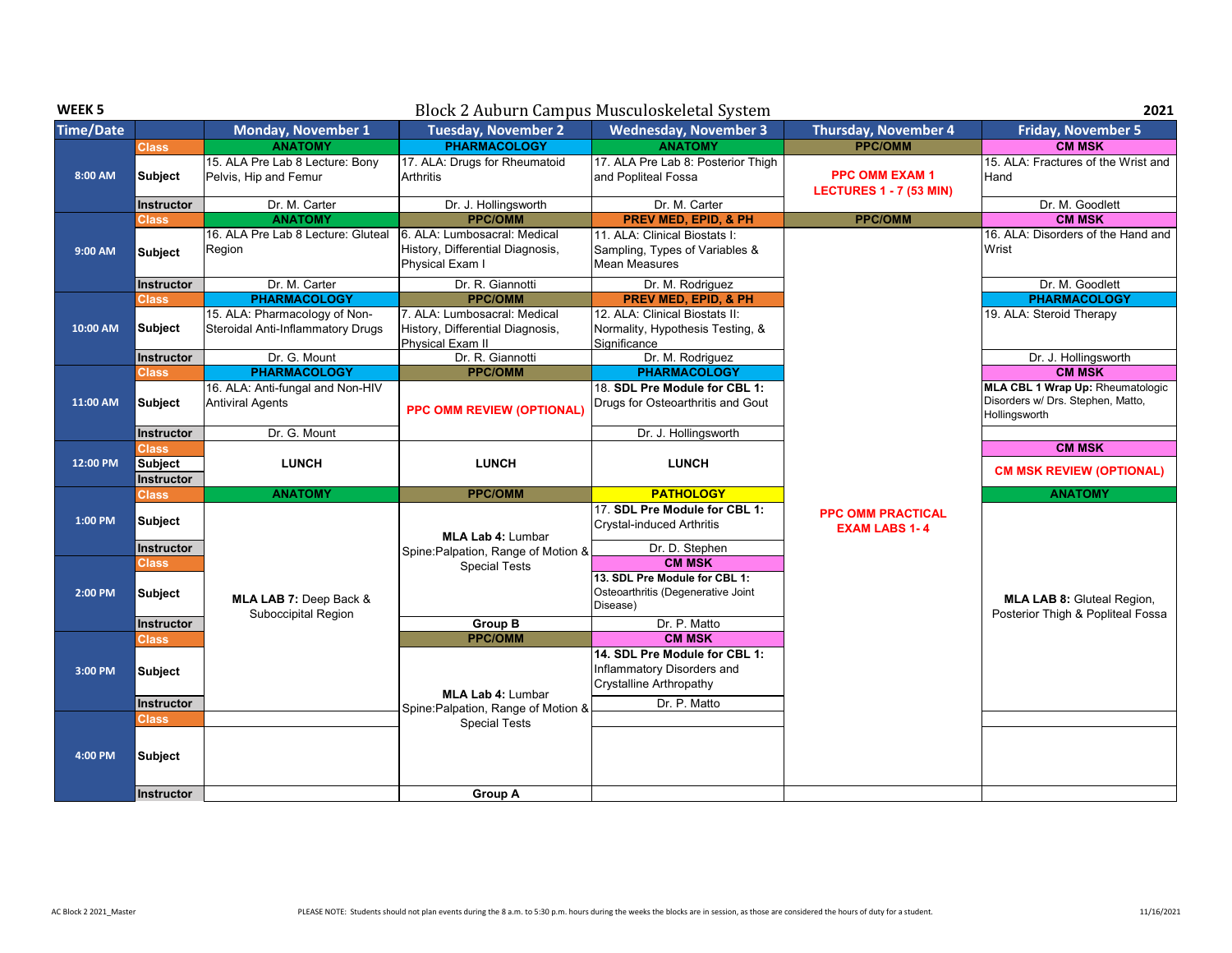| WEEK 6           |                                                     |                                                                                          |                                                                                                                              | Block 2 Auburn Campus Musculoskeletal System                                                   |                                                                                                                        | 2021                                                                                       |
|------------------|-----------------------------------------------------|------------------------------------------------------------------------------------------|------------------------------------------------------------------------------------------------------------------------------|------------------------------------------------------------------------------------------------|------------------------------------------------------------------------------------------------------------------------|--------------------------------------------------------------------------------------------|
| <b>Time/Date</b> |                                                     | <b>Monday, November 8</b>                                                                | <b>Tuesday, November 9</b>                                                                                                   | <b>Wednesday, November 10</b>                                                                  | <b>Thursday, November 11</b>                                                                                           | <b>Friday, November 12</b>                                                                 |
|                  | <b>Class</b>                                        | <b>PREV MED, EPID, &amp; PH</b>                                                          | <b>CM MSK</b>                                                                                                                | <b>CM MSK</b>                                                                                  | <b>CM MSK</b>                                                                                                          |                                                                                            |
| 8:00 AM          | <b>Subject</b>                                      | 13. ALA: Clinical Biostatistics III:<br>Parametric & Non-Parametric<br>Testina           | 18. SDL Pre Module for CBL 2: Case-<br>Based Learning Module: Bone & Joint<br>Infections I                                   | <b>CLINICAL MED MSK EXAM 1</b><br><b>LECTURES 1 - 14 (100 MIN)</b>                             | 20. ALA: Hip and Back Pain in<br>Adults                                                                                |                                                                                            |
|                  | Instructor                                          | Dr. M. Rodriguez                                                                         | Dr. K. Dugger                                                                                                                |                                                                                                | Dr. J Stackhouse                                                                                                       |                                                                                            |
| 9:00 AM          | <b>Class</b><br><b>Subject</b><br><b>Instructor</b> | <b>ANATOMY</b><br>18. ALA Pre Lab 9 Lecture: Anterior<br>& Medial Thigh<br>Dr. M. Carter | <b>CM MSK</b><br>19. SDL Pre Module for CBL 2:<br>Case-Based Learning Module:<br>Bone & Joint Infections II<br>Dr. K. Dugger | <b>Secure Exam Review</b><br><b>Immediately Following the Exam</b><br>(Prev Med 1 & Anatomy 1) | <b>PHARMACOLOGY</b><br>21. ALA: Dietary Supplements in<br>Relation to Performance & Body<br>Composition<br>Dr. A Kirby | <b>CM MSK</b><br>21. ALA: Benign Tumors of the<br>Musculoskeletal System<br>Dr. B. Johnson |
|                  | <b>Class</b>                                        | <b>CM MSK</b>                                                                            |                                                                                                                              | <b>PATHOLOGY</b>                                                                               | <b>CM MSK</b>                                                                                                          | <b>CM MSK</b>                                                                              |
| 10:00 AM         | <b>Subject</b>                                      | 17. ALA: Rheumatologic Disorders<br>in Children                                          |                                                                                                                              | 18. SDL Pre Module for CBL 2: Case-<br>Based Learning Module: Infectious Arthritis             | MLA: CBL 2 Wrap Up: Infections of<br>the Bone & Joint w/ Drs. Matto,<br>Mount, Stephen & Dugger                        | 22. ALA: Malignant Tumors of the<br>Musculoskeletal System I                               |
|                  | Instructor                                          | Dr. K. Wolter                                                                            |                                                                                                                              | Dr. D. Stephen                                                                                 |                                                                                                                        | Dr. B. Johnson                                                                             |
|                  | Class                                               |                                                                                          | <b>PPC/OMM</b>                                                                                                               | <b>PHARMACOLOGY</b>                                                                            | <b>PPC/OMM</b>                                                                                                         | <b>CM MSK</b>                                                                              |
| 11:00 AM         | Subject                                             |                                                                                          | 8. ALA: Lumbar Spine: Evaluation<br>& Treatment of Somatic<br><b>Dysfunction</b>                                             | 20. SDL Pre Module for CBL 2:<br>Antimicrobials for Bone & Joint<br>Infections                 | 9. ALA: Integrated Approach to the<br>Evaluation of Low Back Pain                                                      | 23. ALA: Malignant Tumors of the<br>Musculoskeletal System II                              |
|                  | Instructor                                          |                                                                                          | Dr. J. Edison                                                                                                                | Dr. G. Mount                                                                                   | Dr. J. Edison                                                                                                          | Dr. B. Johnson                                                                             |
| 12:00 PM         | Class<br><b>Subject</b><br>Instructor               | <b>LUNCH</b>                                                                             | <b>LUNCH</b>                                                                                                                 | <b>LUNCH</b>                                                                                   | <b>LUNCH</b>                                                                                                           | <b>LUNCH</b>                                                                               |
|                  | Class                                               |                                                                                          | <b>PPC/OMM</b>                                                                                                               | <b>ANATOMY</b>                                                                                 |                                                                                                                        | <b>PATHOLOGY</b>                                                                           |
| 1:00 PM          | <b>Subject</b>                                      |                                                                                          | <b>MLA Lab 5: Lumbar Spine: Direct</b>                                                                                       |                                                                                                |                                                                                                                        | 19. SDL: Inflammatory Myopathies                                                           |
|                  | Instructor                                          |                                                                                          | <b>Techniques</b>                                                                                                            |                                                                                                |                                                                                                                        | Dr. D. Stephen                                                                             |
| 2:00 PM          | <b>Class</b><br><b>Subject</b>                      |                                                                                          |                                                                                                                              | <b>MLA LAB 9: Anterior &amp; Medial</b><br>Thigh                                               |                                                                                                                        | <b>PATHOLOGY</b><br>20. SDL: Muscular Dystrophies                                          |
|                  | Instructor                                          |                                                                                          | <b>Group A</b>                                                                                                               |                                                                                                |                                                                                                                        | Dr. D. Stephen                                                                             |
| 3:00 PM          | <b>Class</b><br><b>Subject</b>                      |                                                                                          | <b>PPC/OMM</b>                                                                                                               |                                                                                                |                                                                                                                        |                                                                                            |
|                  |                                                     |                                                                                          | <b>MLA Lab 5: Lumbar Spine: Direct</b>                                                                                       |                                                                                                |                                                                                                                        |                                                                                            |
|                  | Instructor                                          |                                                                                          | Techniques                                                                                                                   |                                                                                                |                                                                                                                        |                                                                                            |
| 4:00 PM          | <b>Class</b><br><b>Subject</b><br>Instructor        |                                                                                          | <b>Group B</b>                                                                                                               |                                                                                                |                                                                                                                        |                                                                                            |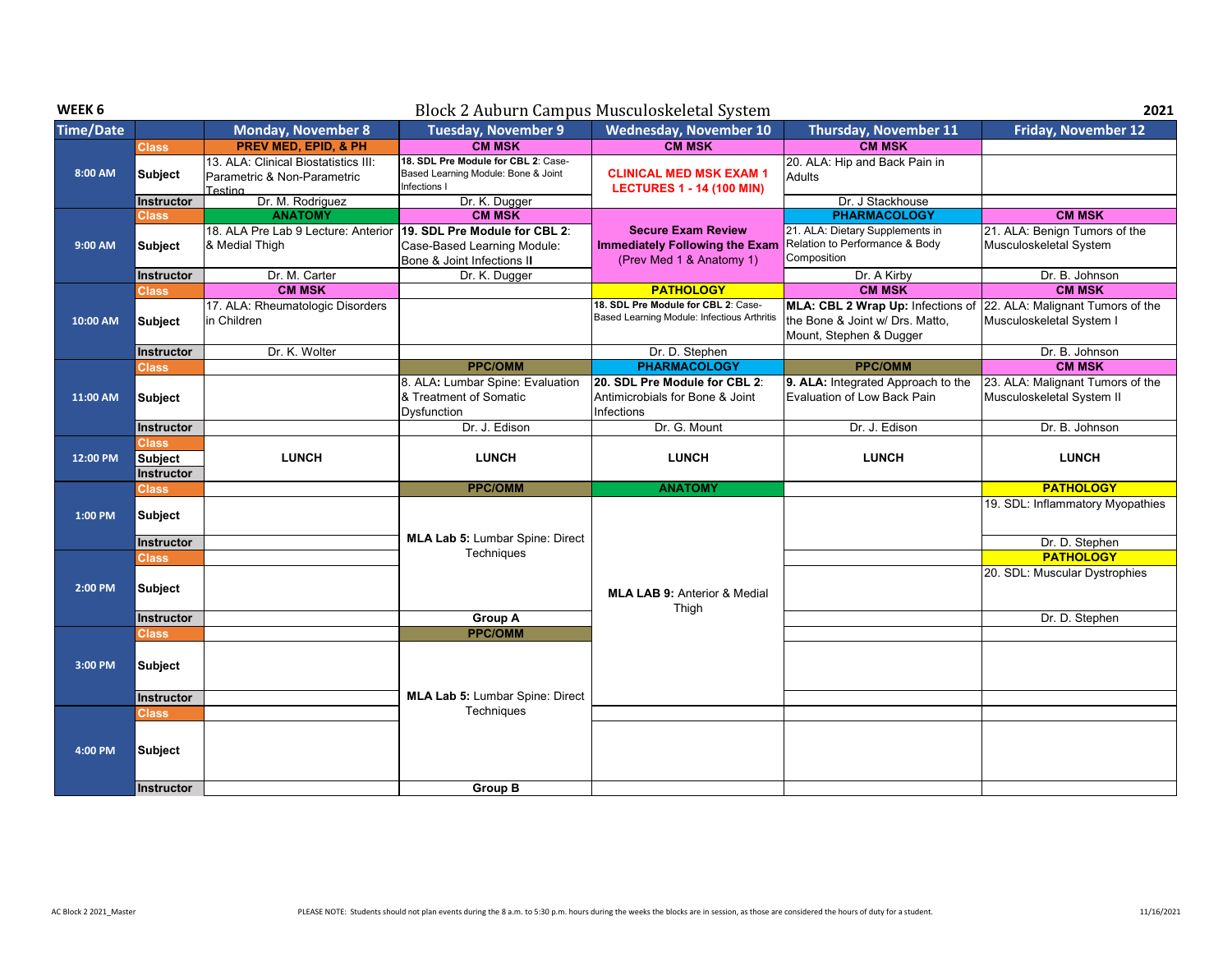| WEEK <sub>7</sub> |                              |                                                                                                   | Block 2 Auburn Campus Musculoskeletal System                                                 |                                                                    |                                                                   | 2021                            |
|-------------------|------------------------------|---------------------------------------------------------------------------------------------------|----------------------------------------------------------------------------------------------|--------------------------------------------------------------------|-------------------------------------------------------------------|---------------------------------|
| <b>Time/Date</b>  |                              | <b>Monday, November 15</b>                                                                        | <b>Tuesday, November 16</b>                                                                  | <b>Wednesday, November 17</b>                                      | <b>Thursday, November 18</b>                                      | <b>Friday, November 19</b>      |
|                   | <b>Class</b>                 | <b>CM MSK</b>                                                                                     | <b>PHARMACOLOGY</b>                                                                          | <b>PREV MED. EPID. &amp; PH</b>                                    | <b>PROCEDURAL SKILLS</b>                                          | <b>PATHOLOGY</b>                |
| 8:00 AM           | <b>Subject</b>               | 24. ALA: Fractures of the Pelvis &<br>Lower Extremity I                                           | <b>PHARMACOLOGY FINAL EXAM</b><br><b>LECTURES 11-21 (80 MIN)</b>                             | 14. ALA: Applied Biostatistics I                                   | <b>CASTING DEMO</b>                                               |                                 |
|                   | Instructor                   | Dr. L. Murphy                                                                                     |                                                                                              | Dr. M. Rodriguez                                                   | Dr. M. Goodlet                                                    |                                 |
|                   | <b>Class</b>                 | <b>CM MSK</b>                                                                                     |                                                                                              | <b>PREV MED, EPID, &amp; PH</b>                                    | <b>CM MSK</b>                                                     | <b>PATHOLOGY FINAL EXAM</b>     |
| 9:00 AM           | <b>Subject</b>               | 25. ALA: Fractures of the Pelvis &<br>Lower Extremity II                                          | <b>Secure Exam Review</b><br><b>Immediately Following the Exam</b><br>(PPC OMM 1 & CM MSK 1) | 15. ALA: Applied Biostatistics II                                  | 27. ALA: The Limping Adolescent                                   | <b>LECTURES 11-20 (73 MIN)</b>  |
|                   | Instructor                   | Dr. L. Murphy                                                                                     |                                                                                              | Dr. M. Rodriguez                                                   | Dr. J. Edison                                                     |                                 |
|                   | <b>Class</b>                 | <b>CM MSK</b>                                                                                     | <b>PPC/OMM</b>                                                                               | <b>PREV MED, EPID, &amp; PH</b>                                    | <b>CM MSK</b>                                                     | <b>PREV MED, EPID, &amp; PH</b> |
| 10:00 AM          | <b>Subject</b>               | 26. ALA: Complementary Treatment 10. ALA: Hip and Pelvis: Medical<br>for Musculoskeletal Injuries | History, DDX, PE I                                                                           | MLA: Introduction to County Project 28. ALA: The Non-Surgical Knee |                                                                   |                                 |
|                   | <b>Instructor</b>            | Dr. N. Neufeld                                                                                    | Dr. J Stackhouse                                                                             | Dr. M. Rodriguez                                                   | Dr. J. Edison                                                     |                                 |
|                   | <b>Class</b>                 | <b>ANATOMY</b>                                                                                    | <b>PPC/OMM</b>                                                                               |                                                                    | <b>CM MSK</b>                                                     | <b>MLA SGL: Learning Circle</b> |
| 11:00 AM          | <b>Subject</b>               | 19. ALA Pre Lab 10 Lecture: Knee<br>and Leg                                                       | 11. ALA: Hip and Pelvis: Medical<br>History, DDX, PE II                                      | <b>MLA: QPR Didactic Suicide</b><br><b>Prevention Training</b>     | 29. ALA: Non-Surgical Injuries and<br>Sprains to the Foot & Ankle |                                 |
|                   | Instructor                   | Dr. M. Carter                                                                                     | Dr. J Stackhouse                                                                             | Dr. M. Taylor                                                      | Dr. J. Edison                                                     | Dr. M. Rodriguez                |
| 12:00 PM          | <b>Class</b>                 |                                                                                                   | <b>LUNCH</b>                                                                                 |                                                                    |                                                                   |                                 |
|                   | <b>Subject</b><br>Instructor | <b>LUNCH</b>                                                                                      |                                                                                              | <b>LUNCH</b>                                                       | <b>LUNCH</b>                                                      | <b>LUNCH</b>                    |
|                   | Class                        |                                                                                                   | <b>PPC/OMM</b>                                                                               | <b>ANATOMY</b>                                                     | <b>PREV MED, EPID, &amp; PH</b>                                   |                                 |
| 1:00 PM           | <b>Subject</b>               |                                                                                                   | <b>MLA Lab 6:</b> Lumbar Spine Indirect                                                      |                                                                    |                                                                   |                                 |
|                   | Instructor                   |                                                                                                   | Techniques                                                                                   |                                                                    | <b>MLA SGL: Learning Circle</b>                                   |                                 |
| 2:00 PM           | Class<br><b>Subject</b>      |                                                                                                   |                                                                                              | MLA LAB 10: Leg & Dorsum of the<br>Foot. Knee Joint                |                                                                   |                                 |
|                   | Instructor                   |                                                                                                   | <b>Group B</b>                                                                               |                                                                    | Dr. M. Rodriguez                                                  |                                 |
|                   | <b>Class</b>                 |                                                                                                   | <b>PPC/OMM</b>                                                                               |                                                                    | <b>CM MSK</b>                                                     |                                 |
| 3:00 PM           | <b>Subject</b>               |                                                                                                   |                                                                                              |                                                                    | <b>CM MSK REVIEW (OPTIONAL)</b>                                   |                                 |
|                   | <b>Instructor</b>            |                                                                                                   | <b>MLA Lab 6:</b> Lumbar Spine Indirect                                                      |                                                                    |                                                                   |                                 |
|                   | <b>Class</b>                 |                                                                                                   | Techniques                                                                                   |                                                                    |                                                                   |                                 |
| 4:00 PM           | Subject                      |                                                                                                   |                                                                                              |                                                                    |                                                                   |                                 |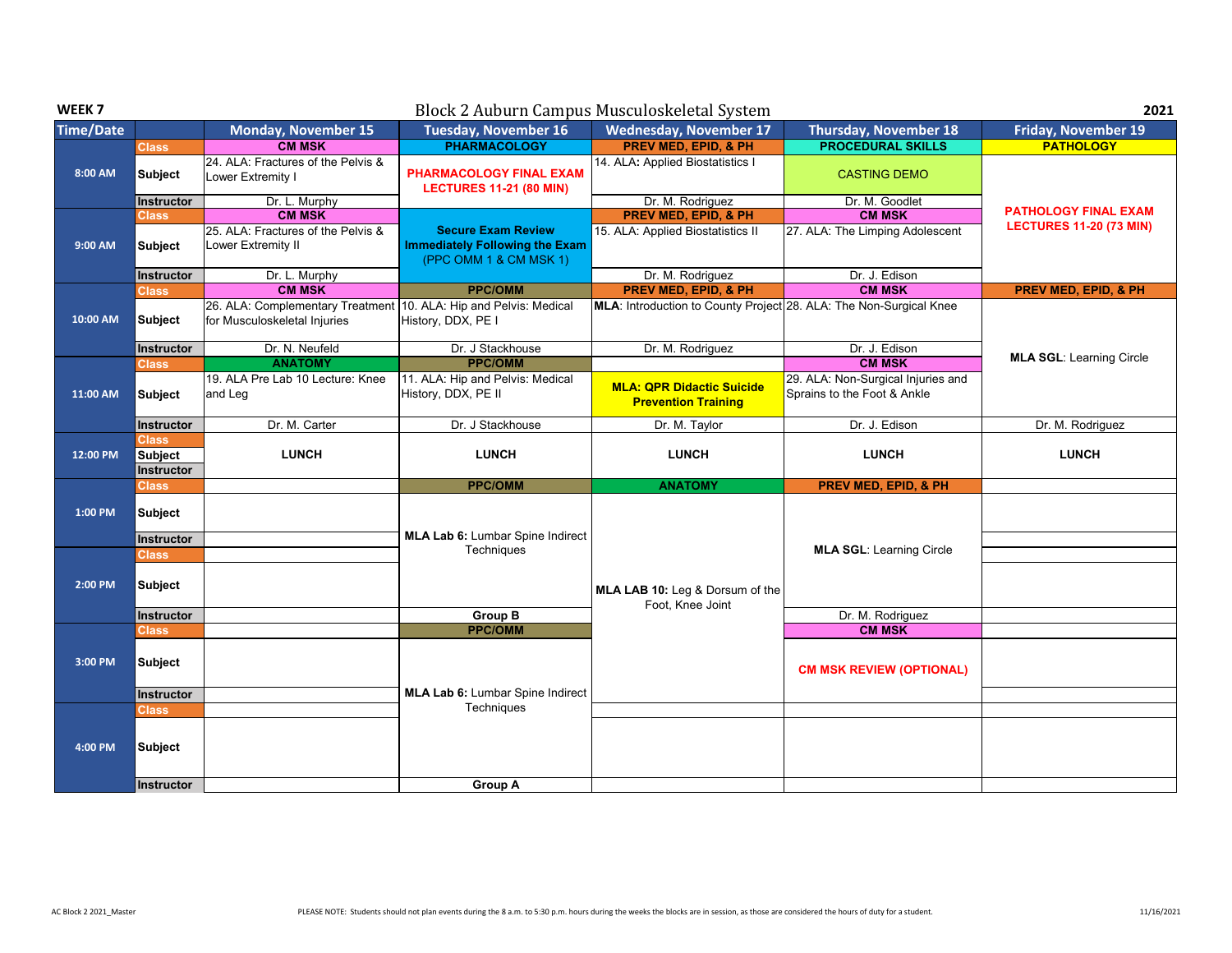| WEEK 8           |                                              |                                                                           |                                                                                                     | Block 2 Auburn Campus Musculoskeletal System |                              | 2021                        |
|------------------|----------------------------------------------|---------------------------------------------------------------------------|-----------------------------------------------------------------------------------------------------|----------------------------------------------|------------------------------|-----------------------------|
| <b>Time/Date</b> |                                              | <b>Monday, November 22</b>                                                | <b>Tuesday, November 23</b>                                                                         | <b>Wednesday, November 24</b>                | <b>Thursday, November 25</b> | <b>Friday, November 26</b>  |
|                  | <b>Class</b>                                 | <b>CM MSK</b>                                                             | <b>CM MSK</b>                                                                                       | <b>INTEGRATED CLINICAL CASES</b>             |                              |                             |
| 8:00 AM          | Subject                                      | 30. ALA: Joint Replacement                                                |                                                                                                     | SDL: ICC Module 1                            |                              |                             |
|                  | <b>Instructor</b>                            | Dr. L. Murphy                                                             |                                                                                                     | Dr. D. Kashmer                               |                              |                             |
|                  | <b>Class</b>                                 | <b>CM MSK</b>                                                             | <b>CLINICAL MED MSK EXAM 2</b>                                                                      | <b>INTEGRATED CLINICAL CASES</b>             |                              |                             |
| 9:00 AM          | Subject                                      | 31. ALA: Surgical Treatments for<br>Knee Injuries                         | <b>LECTURES 15 - 27 (93 MIN)</b>                                                                    | SDL: ICC Module 2                            |                              |                             |
|                  | Instructor                                   | Dr. L. Murphy                                                             |                                                                                                     | Dr. D. Kashmer                               |                              |                             |
|                  | <b>Class</b>                                 | <b>CM MSK</b>                                                             | <b>PPC/OMM</b>                                                                                      | <b>INTEGRATED CLINICAL CASES</b>             |                              |                             |
| 10:00 AM         | Subject                                      | 32. ALA: Surgical Treatments for<br>Foot and Ankle Injuries               | 12. ALA: Knee: Medical History,<br>DDX, & Physical Exam                                             | SDL: ICC Module 3                            |                              |                             |
|                  | Instructor                                   | Dr. L. Murphy                                                             | Dr. T. Henderson                                                                                    | Dr. D. Kashmer                               |                              |                             |
|                  | <b>Class</b>                                 | <b>ANATOMY</b>                                                            | <b>PPC/OMM</b>                                                                                      | <b>INTEGRATED CLINICAL CASES</b>             |                              |                             |
| 11:00 AM         | Subject                                      | 20. ALA: Anatomical Correlations in<br>Radiology of the Lower Extremities | 13. ALA: Knee & Leg: Physical<br>Examination, Treatment of Somatic SDL: ICC Module 4<br>Dysfunction |                                              |                              |                             |
|                  | Instructor                                   | Dr. M. Reed                                                               | Dr. T. Henderson                                                                                    | Dr. D. Kashmer                               |                              |                             |
| 12:00 PM         | <b>Class</b><br>Subject<br><b>Instructor</b> | <b>LUNCH</b>                                                              | <b>LUNCH</b>                                                                                        | <b>LUNCH</b>                                 | <b>THANKSGIVING HOLIDAY</b>  | <b>THANKSGIVING HOLIDAY</b> |
|                  | <b>Class</b>                                 | <b>PROCEDURAL SKILLS</b>                                                  | <b>PPC/OMM</b>                                                                                      | <b>INTEGRATED CLINICAL CASES</b>             |                              |                             |
| 1:00 PM          | Subject<br><b>Instructor</b>                 |                                                                           | <b>MLA Lab 7: Knee Exam and OMM</b>                                                                 | SDL: ICC Module 5<br>Dr. D. Kashmer          |                              |                             |
|                  | <b>Class</b>                                 |                                                                           | for the Knee and Leg                                                                                | <b>INTEGRATED CLINICAL CASES</b>             |                              |                             |
| 2:00 PM          | Subject                                      |                                                                           |                                                                                                     | SDL: ICC Module 6                            |                              |                             |
|                  | Instructor                                   |                                                                           | Group A                                                                                             | Dr. D. Kashmer                               |                              |                             |
| 3:00 PM          | Class<br>Subject                             | <b>CPS LAB</b>                                                            | <b>PPC/OMM</b><br><b>MLA Lab 7: Knee Exam and OMM</b>                                               |                                              |                              |                             |
|                  | Instructor                                   |                                                                           | for the Knee and Leg                                                                                |                                              |                              |                             |
| 4:00 PM          | <b>Class</b><br>Subject<br><b>Instructor</b> |                                                                           | <b>Group B</b>                                                                                      |                                              |                              |                             |
|                  |                                              |                                                                           |                                                                                                     |                                              |                              |                             |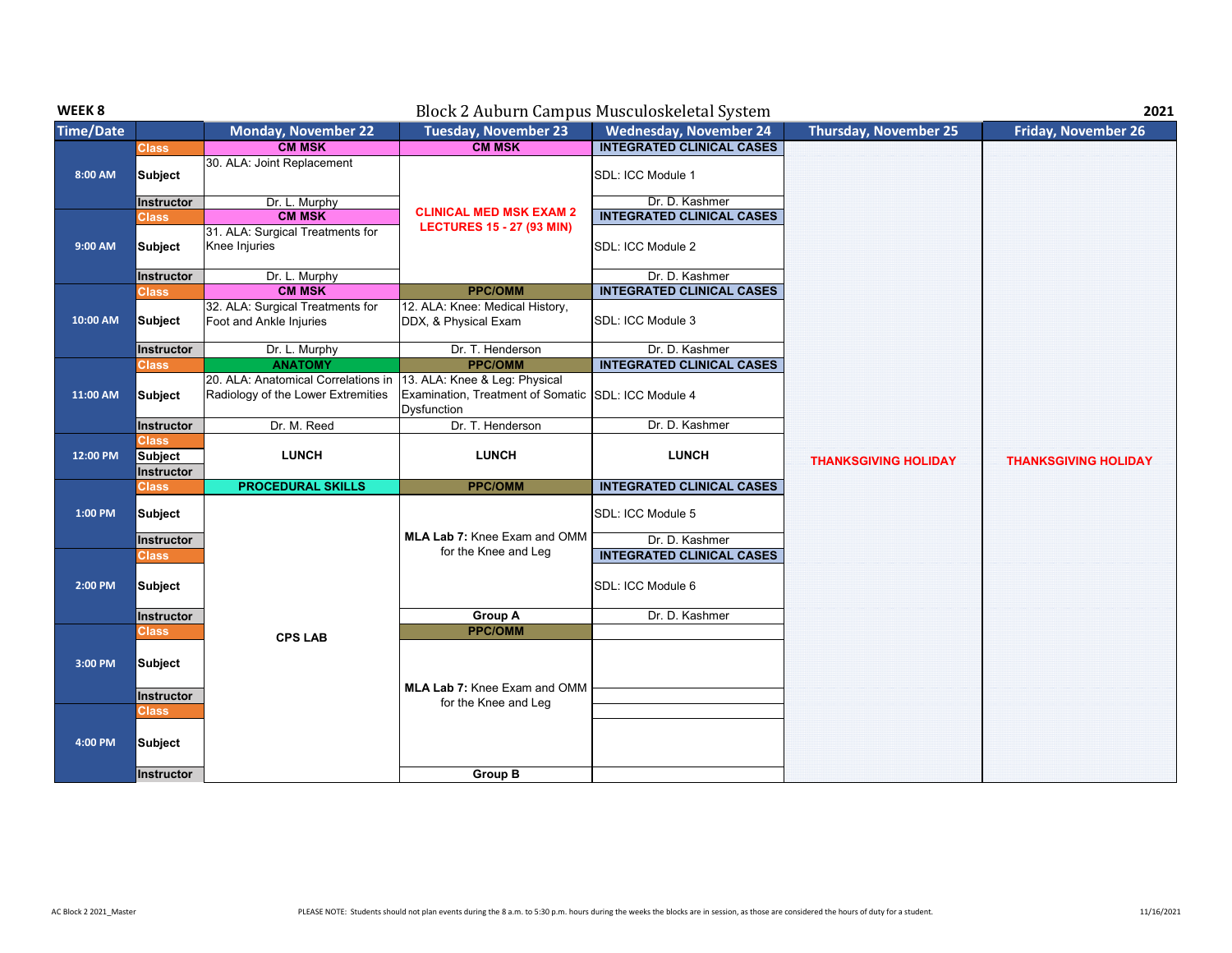| WEEK <sub>9</sub> |                                              |                                                                      |                                                                                  | Block 2 Auburn Campus Musculoskeletal System                       |                                                                            | 2021                               |
|-------------------|----------------------------------------------|----------------------------------------------------------------------|----------------------------------------------------------------------------------|--------------------------------------------------------------------|----------------------------------------------------------------------------|------------------------------------|
| <b>Time/Date</b>  |                                              | <b>Monday, November 29</b>                                           | <b>Tuesday, November 30</b>                                                      | <b>Wednesday, December 1</b>                                       | <b>Thursday, December 2</b>                                                | <b>Friday, December 3</b>          |
|                   | <b>Class</b>                                 | <b>CM MSK</b>                                                        | <b>PREV MED, EPID, &amp; PH</b>                                                  |                                                                    |                                                                            | <b>INTEGRATED CLINICAL CASES</b>   |
| 8:00 AM           | Subject                                      | 33. ALA: Immune-Mediated<br>Musculoskeletal Disorders in Adults I    | <b>PREV MED &amp; PH FINAL EXAM</b><br><b>LECTURES 8-15 (60 MIN)</b>             |                                                                    | <b>MLA: 1st Year Career Guidance</b><br><b>Talk</b>                        |                                    |
|                   | <b>Instructor</b>                            | Dr. J. Brewer                                                        |                                                                                  |                                                                    | Dr. D. Stephen                                                             |                                    |
|                   | <b>Class</b>                                 | <b>CM MSK</b>                                                        |                                                                                  | <b>CM MSK</b>                                                      | <b>PPC/OMM</b>                                                             |                                    |
| 9:00 AM           | <b>Subject</b>                               | 34. ALA: Immune-Mediated<br>Musculoskeletal Disorders in Adults      | <b>Secure Exam Review</b><br><b>Immediately Following the Exam</b><br>(CM MSK 2) | 37. ALA: Body Composition<br>Changes Throughout the Life Cycle     | 15. ALA: The Pre-participation Exam                                        |                                    |
|                   | Instructor                                   | Dr. J. Brewer                                                        |                                                                                  | Dr. A Kirby                                                        | Dr. J. Edison                                                              |                                    |
|                   | <b>Class</b>                                 | <b>CM MSK</b>                                                        | <b>ANATOMY</b>                                                                   | <b>CM MSK</b>                                                      | <b>CM MSK</b>                                                              |                                    |
| 10:00 AM          | Subject                                      | 35. ALA: Immune-Mediated<br>Musculoskeletal Disorders in Adults<br>Ш | 21. ALA Pre Lab 11 Lecture: Ankle 38. ALA: Congenital Disorders of<br>and Foot   | the Hip & Lower Extremities I                                      | 40. ALA: Spondylolysis and<br>Spondylolisthesis                            |                                    |
|                   | <b>Instructor</b>                            | Dr. J. Brewer                                                        | Dr. M. Carter                                                                    | Dr. H. VanderVelde                                                 | Dr. B. Sprouse                                                             |                                    |
|                   | <b>Class</b>                                 | <b>CM MSK</b>                                                        | <b>PPC/OMM</b>                                                                   | <b>CM MSK</b>                                                      | <b>PPC/OMM</b>                                                             |                                    |
| 11:00 AM          | Subject                                      | 36. ALA: Rehabilitation of<br>Musculoskeletal Injury                 | 14. ALA: Hip: Evaluation &<br><b>Treatment of Somatic Dysfunction</b>            | 39. ALA: Congenital Disorders of<br>the Hip & Lower Extremities II | 16. MLA SGL: Differential<br>Diagnosis/Decision Tree for MSK<br>Complaints | <b>CLINICAL INTEGRATED SESSION</b> |
|                   | <b>Instructor</b>                            | Dr. N. Neufeld                                                       | Dr. J Stackhouse                                                                 | Dr. H. VanderVelde                                                 | Dr. B. Sprouse                                                             |                                    |
| 12:00 PM          | <b>Class</b><br><b>Subject</b><br>Instructor | <b>LUNCH</b>                                                         | <b>LUNCH</b>                                                                     | <b>LUNCH</b>                                                       | <b>LUNCH</b>                                                               |                                    |
|                   | <b>Class</b>                                 | <b>PROCEDURAL SKILLS</b>                                             | <b>PPC/OMM</b>                                                                   | PREV MED, EPID, & PH                                               |                                                                            |                                    |
| 1:00 PM           | <b>Subject</b><br>Instructor                 |                                                                      | MLA Lab 8: Hip: Evaluation and                                                   |                                                                    |                                                                            |                                    |
|                   | <b>Class</b>                                 |                                                                      | Treatment of Somatic Dysfunction                                                 |                                                                    |                                                                            |                                    |
| 2:00 PM           | Subject<br>Instructor                        |                                                                      | <b>Group B</b>                                                                   | <b>Presentation of County Project</b>                              |                                                                            |                                    |
|                   | <b>Class</b>                                 |                                                                      | <b>PPC/OMM</b>                                                                   |                                                                    |                                                                            |                                    |
| 3:00 PM           | <b>Subject</b>                               | <b>CPS LAB</b>                                                       |                                                                                  |                                                                    |                                                                            |                                    |
|                   | Instructor                                   |                                                                      | MLA Lab 8: Hip: Evaluation and                                                   | Dr. M. Rodriguez                                                   |                                                                            |                                    |
|                   | <b>Class</b>                                 |                                                                      | <b>Treatment of Somatic Dysfunction</b>                                          |                                                                    |                                                                            |                                    |
| 4:00 PM           | Subject                                      |                                                                      |                                                                                  |                                                                    |                                                                            |                                    |
|                   | Instructor                                   |                                                                      | Group A                                                                          |                                                                    |                                                                            |                                    |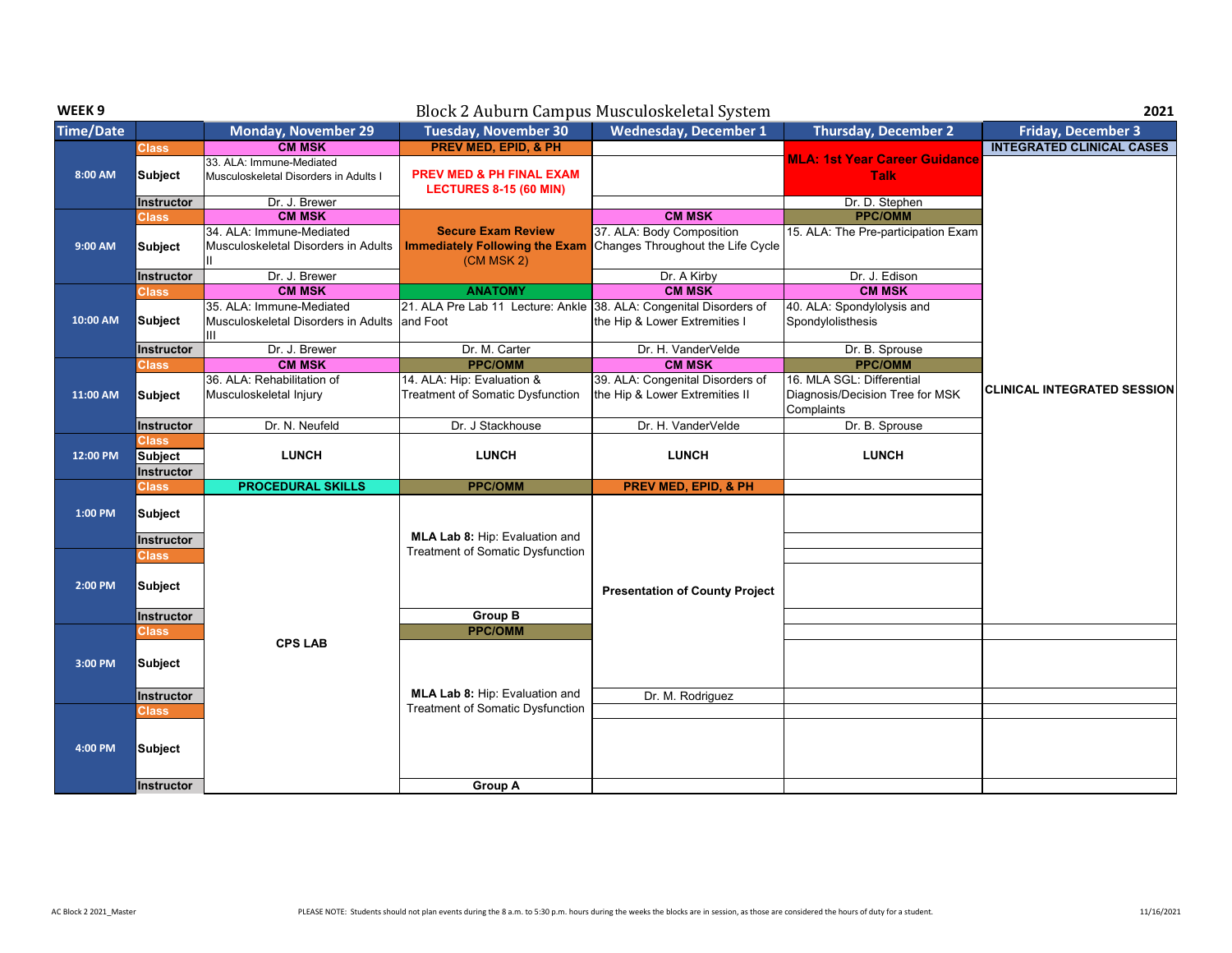| <b>WEEK 10</b>   | Block 2 Auburn Campus Musculoskeletal System<br>2021 |                                   |                                                                   |                                  |                                                      |                                                      |  |
|------------------|------------------------------------------------------|-----------------------------------|-------------------------------------------------------------------|----------------------------------|------------------------------------------------------|------------------------------------------------------|--|
| <b>Time/Date</b> |                                                      | <b>Monday, December 6</b>         | Tuesday, December 7                                               | <b>Wednesday, December 8</b>     | <b>Thursday, December 9</b>                          | Friday, December 10                                  |  |
|                  | <b>Class</b>                                         | <b>PROCEDURAL SKILLS</b>          |                                                                   | <b>INTEGRATED CLINICAL CASES</b> |                                                      | <b>ANATOMY</b>                                       |  |
| 8:00 AM          | Subject<br>Instructor                                |                                   |                                                                   |                                  |                                                      |                                                      |  |
|                  | <b>Class</b>                                         |                                   | <b>ANATOMY</b>                                                    |                                  |                                                      | <b>ANATOMY FINAL EXAM</b>                            |  |
| 9:00 AM          | Subject                                              |                                   | <b>ANATOMY REVIEW (OPTIONAL)</b>                                  |                                  |                                                      | <b>LECTURES 14-21 (60 min)</b>                       |  |
|                  | Instructor                                           |                                   |                                                                   |                                  |                                                      |                                                      |  |
| 10:00 AM         | <b>Class</b><br>Subject                              | <b>CPS LAB</b>                    | <b>PPC/OMM</b><br>17. ALA: Ankle and Foot: Medical<br>History, PE |                                  |                                                      |                                                      |  |
|                  | Instructor                                           |                                   | Dr. J. Edison                                                     |                                  |                                                      |                                                      |  |
| 11:00 AM         | <b>Class</b><br>Subject                              |                                   | <b>PPC/OMM</b><br><b>PPC-OMM REVIEW (OPTIONAL)</b>                |                                  |                                                      | <b>ANATOMY</b><br><b>ANATOMY</b><br><b>PRACTICAL</b> |  |
|                  | Instructor<br><b>Class</b>                           |                                   |                                                                   |                                  |                                                      | <b>EXAM</b><br>(starts at 11:00)                     |  |
| 12:00 PM         | Subject<br>Instructor                                | <b>LUNCH</b>                      | <b>LUNCH</b>                                                      | <b>PATIENT ENCOUNTER EXAM</b>    | <b>LUNCH</b>                                         |                                                      |  |
|                  | <b>Class</b>                                         | <b>ANATOMY</b>                    | <b>PPC/OMM</b>                                                    |                                  | <b>PROCEDURAL SKILLS</b>                             |                                                      |  |
| 1:00 PM          | <b>Subject</b><br>Instructor                         |                                   | MLA Lab 9: Ankle, Foot: Medical                                   | <b>ALL DAY</b>                   |                                                      |                                                      |  |
|                  | <b>Class</b>                                         |                                   | History, Physical Exam                                            |                                  |                                                      |                                                      |  |
| 2:00 PM          | Subject                                              | <b>MLA LAB 11: Ankle and Foot</b> |                                                                   |                                  |                                                      |                                                      |  |
|                  | Instructor<br><b>Class</b>                           |                                   | <b>Group A</b><br><b>PPC/OMM</b>                                  |                                  |                                                      |                                                      |  |
| 3:00 PM          | Subject                                              |                                   |                                                                   |                                  | <b>CLINICAL PROCEDURAL SKILLS</b><br><b>OPEN LAB</b> |                                                      |  |
|                  | Instructor                                           |                                   | MLA Lab 9: Ankle, Foot: Medical<br>History, Physical Exam         |                                  |                                                      |                                                      |  |
| 4:00 PM          | <b>Class</b><br>Subject<br>Instructor                |                                   | <b>Group B</b>                                                    |                                  |                                                      |                                                      |  |
|                  |                                                      |                                   |                                                                   |                                  |                                                      |                                                      |  |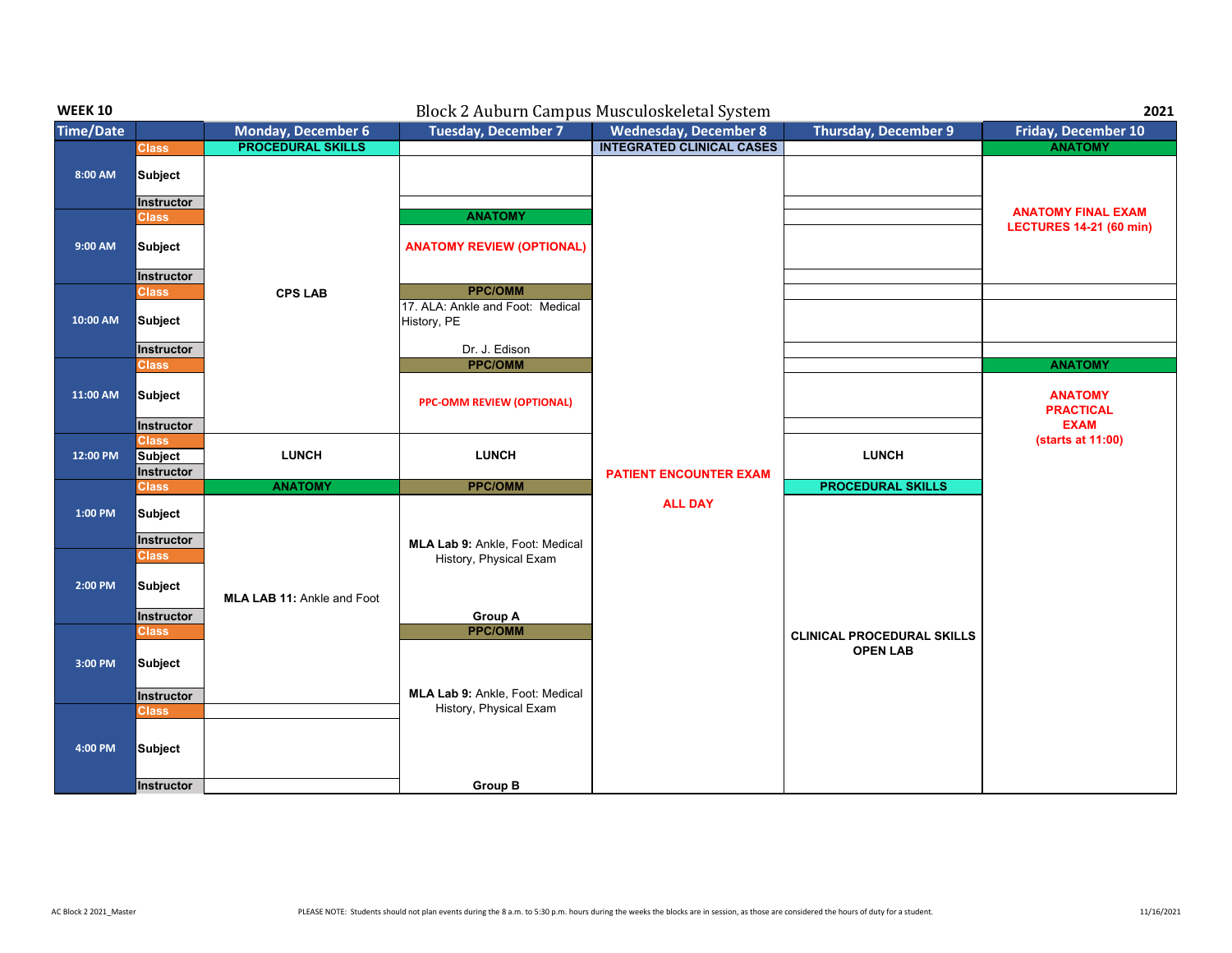| <b>WEEK 11</b>   | Block 2 Auburn Campus Musculoskeletal System |                            |                             |                               |                                    | 2021                                                    |
|------------------|----------------------------------------------|----------------------------|-----------------------------|-------------------------------|------------------------------------|---------------------------------------------------------|
| <b>Time/Date</b> |                                              | <b>Monday, December 13</b> | <b>Tuesday, December 14</b> | <b>Wednesday, December 15</b> | <b>Thursday, December 16</b>       | <b>Friday, December 17</b>                              |
|                  | <b>Class</b>                                 |                            | <b>PPC/OMM</b>              | <b>PPC/OMM</b>                | <b>CM MSK</b>                      | <b>PROCEDURAL SKILLS</b>                                |
| 8:00 AM          | Subject                                      |                            |                             |                               |                                    | <b>PROCEDURAL</b>                                       |
|                  | Instructor                                   |                            |                             | <b>PPC OMM FINAL EXAM</b>     | <b>CLINICAL MED MSK FINAL EXAM</b> |                                                         |
|                  | <b>Class</b>                                 |                            |                             | <b>LECTURES 8-17 (73 MIN)</b> | <b>LECTURES 28 - 40 (93 MIN)</b>   | <b>SKILLS</b>                                           |
| 9:00 AM          | Subject                                      |                            |                             |                               |                                    | <b>CHECKOFF</b>                                         |
|                  |                                              |                            |                             |                               |                                    | (See Schedule in Canvas)                                |
|                  | Instructor<br><b>Class</b>                   |                            |                             |                               |                                    |                                                         |
| 10:00 AM         | Subject                                      |                            |                             |                               |                                    |                                                         |
|                  | Instructor                                   |                            |                             |                               |                                    |                                                         |
|                  | <b>Class</b>                                 |                            |                             |                               |                                    |                                                         |
| 11:00 AM         | Subject                                      |                            |                             |                               |                                    |                                                         |
|                  | Instructor                                   |                            |                             |                               |                                    |                                                         |
|                  | <b>Class</b>                                 |                            | PPC OMM PRACTICAL EXAM      |                               |                                    |                                                         |
| 12:00 PM         | Subject                                      | <b>LUNCH</b>               |                             | <b>LUNCH</b>                  | <b>LUNCH</b>                       |                                                         |
|                  | Instructor<br><b>Class</b>                   |                            |                             |                               |                                    |                                                         |
| 1:00 PM          | Subject                                      |                            |                             |                               |                                    |                                                         |
|                  | Instructor                                   |                            |                             |                               |                                    |                                                         |
|                  | <b>Class</b>                                 |                            |                             |                               |                                    |                                                         |
| 2:00 PM          | Subject                                      |                            |                             |                               |                                    | <b>PROMOTION BOARD @ 2:00</b>                           |
|                  | Instructor                                   |                            |                             |                               |                                    |                                                         |
|                  | <b>Class</b>                                 |                            |                             |                               |                                    |                                                         |
| 3:00 PM          | Subject                                      |                            |                             |                               |                                    | No travel until all final grades<br>have been released. |
|                  | Instructor                                   |                            |                             |                               |                                    |                                                         |
|                  | <b>Class</b>                                 |                            |                             |                               |                                    |                                                         |
| 4:00 PM          | Subject                                      |                            |                             |                               |                                    |                                                         |
|                  | Instructor                                   |                            |                             |                               |                                    |                                                         |